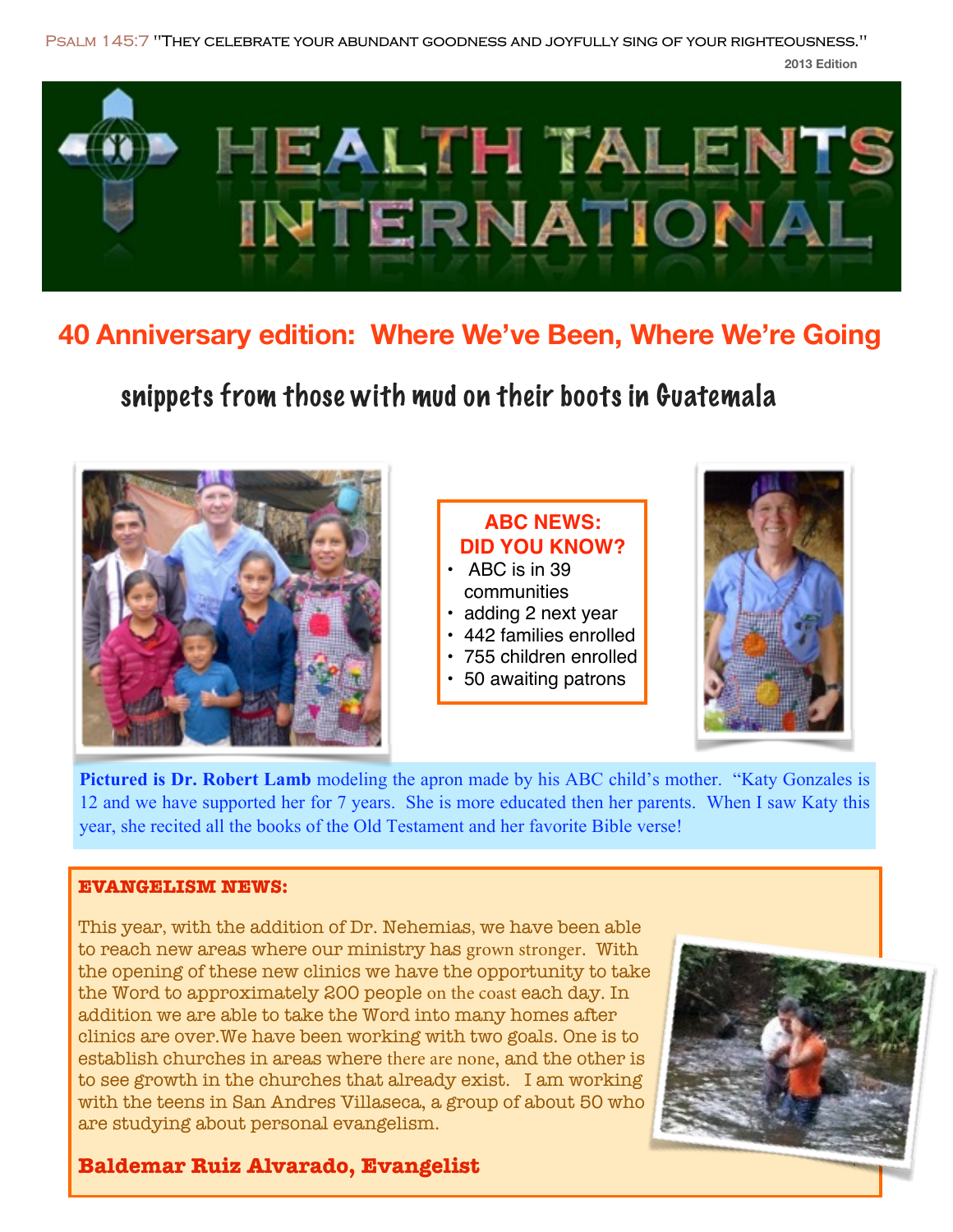# **Guat's up in the highlands?**





**Sheri Kretschmar listens to the heart of her little patient on her daily mobile medical rounds.**

**Kemmel Dunham** describes the value of filtered water: "We asked the families how they liked the current HELPS filter and the response was an overwhelming "Utz!" which means good or awesome. We also asked if they have seen a decrease in gastrointestinal problems in the children and the response was the same - "Utz!""

### **8,433 have been cared for in the highlands so far this year**

 $\bullet$  because of her good  $\bullet$  de Baltodano  $\bullet$  grades Manuela has



**de Baltodano**

• been exempt from six of  $h$  her final exams! She is well.

• prepared to start her  $5<sup>th</sup>$  year of school in 2014. This fills me with such joy. and gratitude to God. I am also committed to work on her behalf so that she  $\bullet$ can feel supported and backed up during her university career. How much  $\bullet$ more exciting will it be to have her working with us at Clinica Ezell.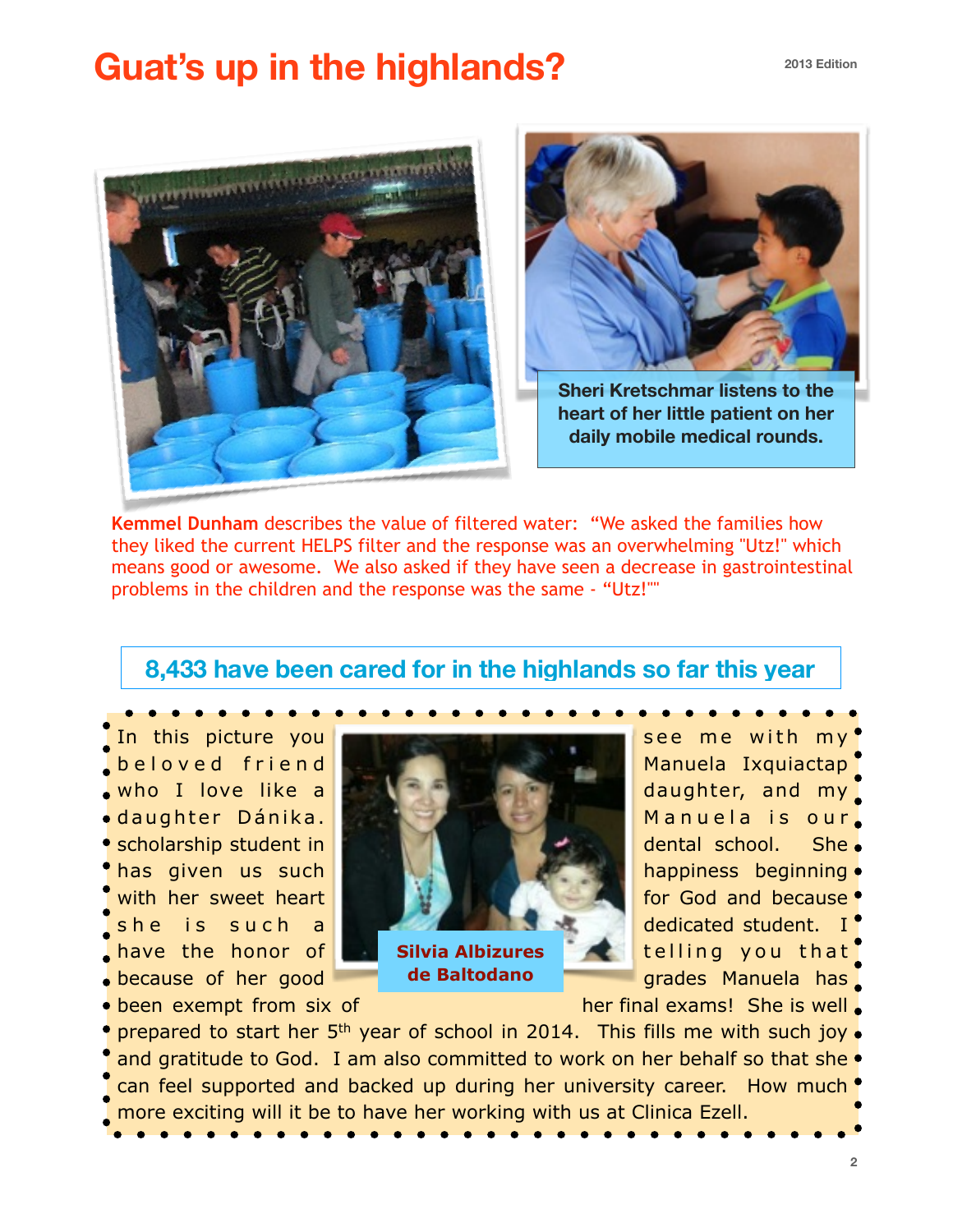## **and on the coast?**

**2013 Edition**

**3**

**Health Talents International Coastal Region saw: 1462 medical patients in mobile medical clinics 3676 dental patients 594 surgical patients for a total of 18,333 patients as of October 30**





### La Fortuna is flourishing!

Peek through the windows of the La Fortuna Church of Christ and you will see the building that is about to be torn down. The custom here is to build the new building around the old one, then demolish the old.



We started out this month with a surgical team. We all thought it would be a somewhat "small" week which would go smoothly and without much stress. All together there were 3 GYN's and 2 general

surgeons. They operated on 80 patients in 5 days with an average of 16 surgeries per day. We had to wrap and resterilize more of our materials when we ran out of those already sterilized. We also had to send a few patients who lived nearby to spend the night in their own homes and return early the next morning because all the beds in the hospital were full. The linen closet with gowns was completely emptied out as there was a LOT of work for the nurses and doctors. A few of them looked worn out. We thank God because he puts us through tests but helps us make it through and keeps us strong so that we do not faint. Darling Ayerdis de Rodríguez, RN



 I want to tell you about some of the work activities we have done recently at Clinica Ezell. One of these tasks was the coordination of the work for the auxiliary nursing students. These students participated on several surgical teams from February to June. Some of our objectives were:

➢Train the students to acquire knowledge, develop skills and abilities in service to others.

 $\blacktriangleright$ Help them participate on devotionals, prayer times with the group, meditations with the word of God to help facilitate a personal connection with Jesus for each of them.

➢Have them help us while making sure they learn and grow professionally.

To the glory of God most of these objectives were met successfully, I would say about 90%, now that the seed has been sown God will see to the growth. Rosario Poncio